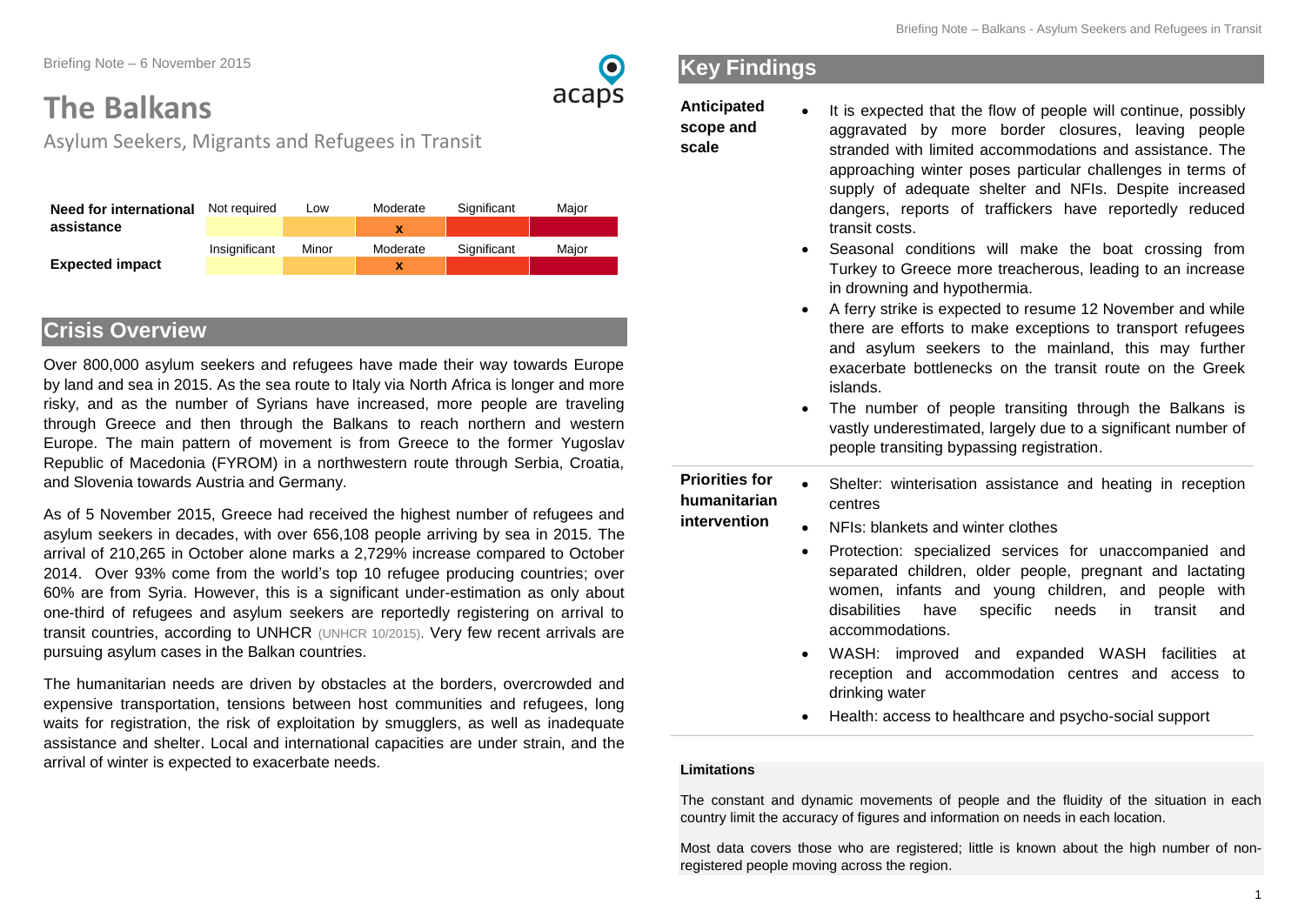## **Movement of Asylum Seekers and Refugees through the Balkans**

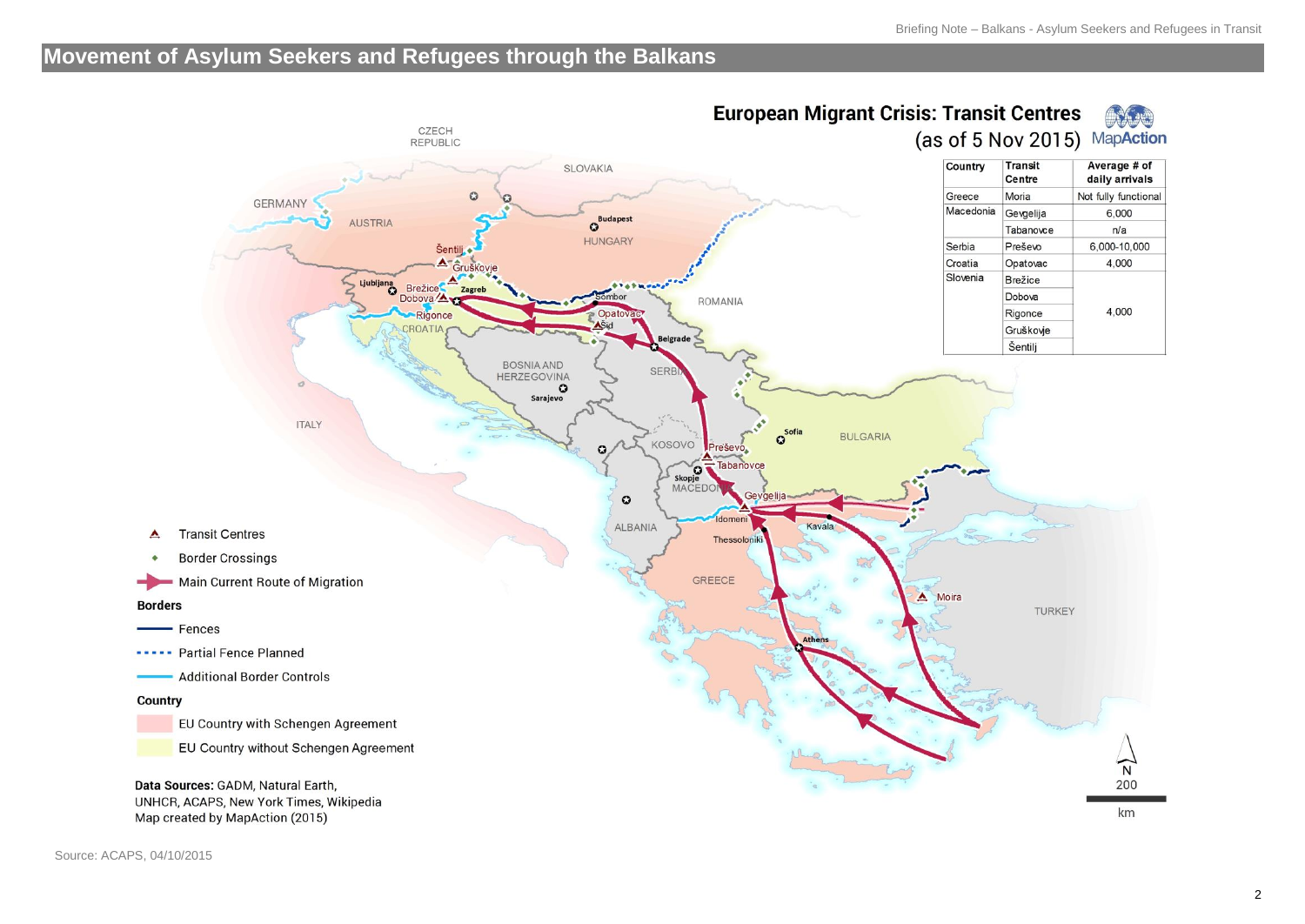#### **Displacement**

**Greece:** As of 5 November, there have been 656,108 arrivals by sea in Greece in 2015. There were 7,000 people arriving daily in October, compared to 1,000 people in June, and 200 in May [\(UNHCR, 01/07/2015;](http://reliefweb.int/sites/reliefweb.int/files/resources/5592bd059.pdf) [IOM, 10/2015\).](https://www.iom.int/news/iom-monitors-mediterranean-migrant-flows-7000-crossing-daily-greece) 210,265 people arrived in October 2015, compared to 7,432 in October 2014; this is a 2,729% increase [\(UNHCR, 31/10/2015\)](http://data.unhcr.org/mediterranean/country.php?id=83).

94% of arrivals come from among the most common countries of origin for refugees: these include Syria, Afghanistan, Iraq, Pakistan, and Somalia. 62% are men, 23% are children, and 14% are women [\(UNHCR, 31/10/2015\)](http://data.unhcr.org/mediterranean/country.php?id=83). There are 44 known sea landing points and one land entry point (Evros region), making reception activities a major challenge. As well as landing on big islands (e.g. Lesvos, Kos), people are arriving at islets (e.g. Pserimnos, Agathonisi), rocks, and military bases (Farmakonisi, Kalimnos), where access is limited. In Kos and Chios, local authorities have restricted access of humanitarian organisations, reportedly in a bid to encourage people not to stay [\(Human Rights Watch, 28/05/2015;](https://www.hrw.org/news/2015/05/28/dispatches-ugly-truth-behind-british-tourists-ruined-holidays-greece) [GCR, 2015;](http://www.gcr.gr/index.php/el/publications-media/activity-reports/item/489-kos-ioynios-2015) [DW, 10/2015\)](http://www.dw.com/en/kos-desperately-needs-a-refugee-camp/a-18725535).



**Country of origin as % of total registered in Greece**

Source: UNHCR, 31/10/2015

Asylum seekers' financial situation is crucial to determining how long they stay in Greece, as they have to pay for all their transport [\(IOM, 10/09/2015\).](https://www.iom.int/news/iom-monitors-mediterranean-migrant-flows-7000-crossing-daily-greece) The majority of arrivals move to the mainland and then to Athens [\(IRIN, 19/05/2015\)](http://reliefweb.int/report/greece/migrant-crisis-spreads-greek-isles) with the aim of crossing the Balkans to western and northern Europe [\(UNHCR, 01/07/2015\)](http://reliefweb.int/sites/reliefweb.int/files/resources/5592bd059.pdf). A strike by ferry workers between 2-5 November further exacerbated transit from the islands to the mainland [\(AP 05/11/2015\)](http://news.yahoo.com/latest-2-children-dead-migrant-boat-sinking-083738720.html).

Greece lacks proper reception facilities to register asylum seekers, which has been exacerbated by its financial crisis and economic austerity measures [\(UNHCR, 2015\)](http://www.unhcr.org/cgi-bin/texis/vtx/page?page=49e48e726&submit=GO). In most islands, registration is conducted by the police and the coast guard. The newly

established First Reception Service in Lesvos is not yet fully functional. A backlog in processing is causing tensions, as people are waiting on islands for days, and some leave without registering [\(UNHCR, 16/10/2015\)](http://www.voanews.com/content/unhcr-greece-overwhelmed-by-migrants/3010213.html). The frequent changes in procedures hinder the provision of accurate information [\(UNHCR, 10/2015\)](http://data.unhcr.org/mediterranean/country.php?id=83). Once registered, Syrians with valid documents have permission to remain in the country for six months. Non-Syrian asylum seekers are given expulsion notices to leave the country within one month

**FYROM:** The former Yugoslav Republic of Macedonia (FYROM) is the main corridor for people travelling from Greece to Serbia. By June and 27 October, 214,343 people had arrived in the country. There are indications that this is an underestimation, because as many as two-thirds of people may transit through the country without being registered.

In October, the numbers crossing the border from Greece and entering the southern border town of Gevgelija continued to be high, with estimated daily arrivals reaching 6,000 [\(IOM, 22/10/2015\)](https://www.iom.int/sites/default/files/situation_reports/file/Europe-Med-Migration-Response_Sitrep-5-22-Oct-2015-FINAL.pdf). An all-time high was recorded on 18 October at 10,005 [\(UNHCR, 20/10/2015\)](http://reliefweb.int/sites/reliefweb.int/files/resources/InterAgencyOperationalUpdate14-20October2015-FyRMacedonia.pdf).

According to Government sources, in mid-October, 69% of the registered arrivals in the country were Syrians, 17% Afghan, 8% Iraqi, and 2% Pakistani [\(UNHCR,](http://reliefweb.int/sites/reliefweb.int/files/resources/InterAgencyOperationalUpdate14-20October2015-FyRMacedonia.pdf)  [20/10/2015\)](http://reliefweb.int/sites/reliefweb.int/files/resources/InterAgencyOperationalUpdate14-20October2015-FyRMacedonia.pdf).



#### **Country of Origin as % of total registered in FYROM**

Source: UNHCR, 31/10/2015

FYROM changed its asylum law on 16 June 2015, after a series of fatal accidents involving people travelling through the country via dangerous routes to avoid arrest [\(AP, 18/06/2015\)](http://www.voanews.com/content/macedonia-migrants-asylum-law/2828577.html). According to the new law, people can apply for temporary asylum at the border or the nearest police station, which will allow them to travel legally through the country for three days. Beforehand, the asylum seekers' entry into the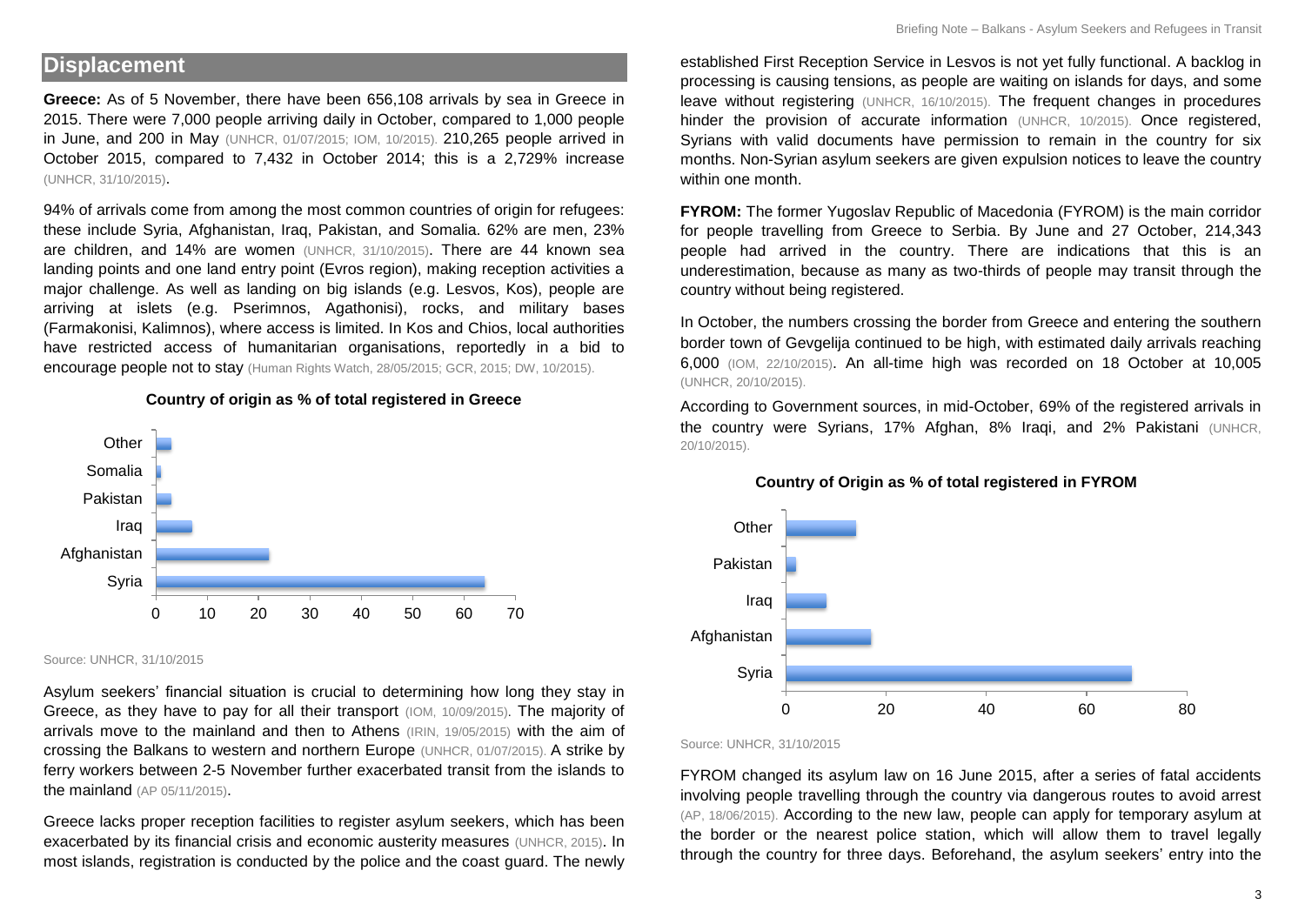country was considered illegal and could result in imprisonment. After receipt of the document at the Gevgelija reception centre people can travel directly to Tabanovce reception centre, next to the train station at the FYROM–Serbia border [\(UNHCR,](http://reliefweb.int/sites/reliefweb.int/files/resources/AccountabilitytoaffectedpopulationfinalOct2015.pdf)  [10/2015;](http://reliefweb.int/sites/reliefweb.int/files/resources/AccountabilitytoaffectedpopulationfinalOct2015.pdf) [w2eu.info, 10/2015\)](http://w2eu.info/macedonia.en/articles/macedonia-living.en.html). On 25 September government policy changed to allow transit through the country only by train [\(UNHCR, 01/10/2015](http://data.unhcr.org/mediterranean/download.php?id=70)**).** In the beginning of October, the increased numbers of arrivals meant buses and taxis started to be used again as well [\(UNHCR, 08/10/2015\)](http://reliefweb.int/sites/reliefweb.int/files/resources/UNHCRUpdate%235ontheEmergencyResponseinEurope-2-8OCT15%20%282%29.pdf).

The vast majority of registered people are transiting through the country. 1,710 asylum applications were submitted to the Government from January to the end of September [\(UNHCR, 20/10/2015\)](http://reliefweb.int/sites/reliefweb.int/files/resources/InterAgencyOperationalUpdate14-20October2015-FyRMacedonia.pdf). Upon registration these asylum-seekers are accommodated in the reception centre in Skopje, which has capacity for 150 people [\(w2eu.info, 10/2015\)](http://w2eu.info/macedonia.en/articles/macedonia-living.en.html).

**Serbia:** Most refugees/asylum seekers enter Serbia from FYROM. The main point of registration is the Preševo One Stop Centre, just north of the border with FYROM. Most refugees leave Preševo the day that they arrive, and continue their journey by bus directly to Šid or Berkasovo, on the border with Croatia [\(UNICEF 12/10/2015\).](http://reliefweb.int/sites/reliefweb.int/files/resources/UNICEF%20Refugee%20and%20Migrant%20Crisis%20in%20Europe%20Regional%20Humanitarian%20SitRep%20No.%201%2C%2012%20October%202015.pdf) Preševo can register 6,000 people per day. For the rest of the country, authorities can process 500 people per day [\(ECHO 20/10/2015;](http://reliefweb.int/report/world/western-balkans-refugee-crisis-echo-daily-flash-20-october-2015) [UNHCR 12/10/2015\).](http://reliefweb.int/sites/reliefweb.int/files/resources/InteragencyOperationalUpdate29Sep-12Oct.pdf)

The number of registered arrivals in Serbia in 2015 was 308,184 as of 5 November [\(IOM 22/10/2015\).](http://reliefweb.int/sites/reliefweb.int/files/resources/Map%20from%20Europe%20Med%20Migration%20Response_Sitrep%205%20to%2022%20Oct%202015_FINAL.pdf) Since late September, an average of 4,300 people a day have been entering Serbia from FYROM [\(ECHO 20/10/2015\)](http://reliefweb.int/report/world/western-balkans-refugee-crisis-echo-daily-flash-20-october-2015) and between 250-550 from Bulgaria every day [\(UNHCR 12/10/2015\).](http://reliefweb.int/sites/reliefweb.int/files/resources/InteragencyOperationalUpdate29Sep-12Oct.pdf) On 18 October, there arrivals peaked at over 10,000 from FYROM, of which more than half were children [\(ECHO 20/10/2015,](http://reliefweb.int/report/world/western-balkans-refugee-crisis-echo-daily-flash-20-october-2015) Caritas [26/10/2015\).](http://reliefweb.int/report/serbia/growing-numbers-refugees-serbia-croatia-and-slovenia) 4,500 were recorded exiting to Croatia on the same day [\(ECHO 20/10/2015\).](http://reliefweb.int/report/world/western-balkans-refugee-crisis-echo-daily-flash-20-october-2015)

The number of people seeking asylum increased by 37% between August and September, as well as the proportion of Afghan applicants, however, it is reported that very few follow-up on their asylum applications [\(UNHCR 12/10/2015,](http://reliefweb.int/sites/reliefweb.int/files/resources/InteragencyOperationalUpdate29Sep-12Oct.pdf) ACAPS, 04/11/2015).

UNHCR estimates that at any given time there are over 7,000 asylum seekers and refugees in Serbia [\(UNHCR 12/10/2015\).](http://reliefweb.int/sites/reliefweb.int/files/resources/InteragencyOperationalUpdate29Sep-12Oct.pdf) The actual number of asylum seekers are thought to be higher because not all are registered [\(EurActiv 10/09/2015\)](http://www.euractiv.com/sections/justice-home-affairs/serbia-happy-help-eu-not-be-converted-refugee-hub-317523).

Most are thought not to plan to spend more than a few days on Serbian territory (IRIN [14/10/2015\)](http://www.irinnews.org/report/102104/what-will-winter-bring-for-europe-s-refugee-crisis). Those who pursue their initial registered 'intent to seek asylum' must go to one of the five asylum centres located in Bogovadja, Banja Koviljača, Krnjača, Sjenica and Tutin (central, western and southwestern Serbia). Only 14 people have been officially granted refugee status since the beginning of the year, although few applicants actually follow through on the process [\(UNICEF 12/10/2015\).](http://reliefweb.int/sites/reliefweb.int/files/resources/UNICEF%20Refugee%20and%20Migrant%20Crisis%20in%20Europe%20Regional%20Humanitarian%20SitRep%20No.%201%2C%2012%20October%202015.pdf)

An estimated 3,800 people exit Serbia on a daily basis, primarily from the Berkasovo/Bapska border crossing, but also Šid/Tovarnik crossing [\(UNHCR](http://reliefweb.int/sites/reliefweb.int/files/resources/InteragencyOperationalUpdate29Sep-12Oct.pdf)  [12/10/2015\).](http://reliefweb.int/sites/reliefweb.int/files/resources/InteragencyOperationalUpdate29Sep-12Oct.pdf)

The number of refugees in Belgrade has fallen to around 100 as reception and transit facilities have improved. As of 11 October, only around 20 refugees and asylum seekers remained on the Serbia–Hungary border due to Hungary's closure of its border crossings [\(UNHCR 12/10/2015;](http://reliefweb.int/sites/reliefweb.int/files/resources/InteragencyOperationalUpdate29Sep-12Oct.pdf) [UNICEF 12/10/2015\).](http://reliefweb.int/sites/reliefweb.int/files/resources/UNICEF%20Refugee%20and%20Migrant%20Crisis%20in%20Europe%20Regional%20Humanitarian%20SitRep%20No.%201%2C%2012%20October%202015.pdf)

**Croatia:** Overall, 266,265 people have arrived in Croatia since September 2015. Since 16 September 2015, when Hungary closed its border with Serbia and announced it would start arresting people crossing the border illegally, the number of asylum seekers transiting through Croatia drastically increased. According to the Ministry of the Interior, some 44,000 people entered Croatia between 16 and 22 September [\(IFRC, 02/10/2015\)](http://reliefweb.int/sites/reliefweb.int/files/resources/MDRHR001do.pdf) and nearly 200,000 people had transited through Croatia within a month of Hungary's border closure, crossing mostly to Hungary, and a smaller number to Slovenia [\(AP, 18/10/2015\).](http://reliefweb.int/report/croatia/croatia-transfers-1000-more-migrants-slovenia) On 16 October, Hungary also closed its borders with Croatia to migrants and asylum seekers, leaving only two official border crossings open with Croatia, forcing people to move on to Slovenia or stay in Croatia [\(Independent, 16/10/2015\)](http://www.independent.co.uk/news/world/europe/refugee-crisis-hungary-closes-croatian-border-to-refugees-from-midnight-a6697071.html).

Croatia closed most of its eight border points with Serbia two days after people began arriving [\(AFP, 19/10/2015\)](http://reliefweb.int/report/slovenia/slovenia-border-standoff-croatia-buses-migrants-turkey). The main known entry points from Serbia are at Bapska (more than 95% of arrivals) and Tovarnik (less than 5% enter through this crossing point) [\(IOM, 22/10/2015\)](https://www.iom.int/sites/default/files/situation_reports/file/Europe-Med-Migration-Response_Sitrep-5-22-Oct-2015-FINAL.pdf). In late November, the governments of Serbia and Croatia have agreed that people would be transported by train from Šid in Serbia directly to the reception centre [\(welcome, 29/10/2015\)](http://welcome.cms.hr/index.php/en/2015/10/29/moving-the-camp-to-slavonski-brod-in-the-light-of-political-decisions-trying-to-slow-down-the-balkans-route/). The main border point has shifted from Tovarnik to Bapska, which is closer to the only reception and registration transit centre that the Croatian government set up in September, in the village of Opatovac [\(UNHCR, 01/10/2015; IOM, 05/10/2015\)](http://data.unhcr.org/mediterranean/download.php?id=70). As of 2 November, the Government closed Opatovac and opened a renovated warehouse in Slavonski Brod to register and accommodate 5,000 people, particularly in the winter months [\(Government,](http://www.mup.hr/219696.aspx)  [06/11/2015\).](http://www.mup.hr/219696.aspx) People crossing the border at Bapska in Croatia are taken to the transit centre [\(UNHCR, 08/10/2015\)](http://reliefweb.int/sites/reliefweb.int/files/resources/UNHCRUpdate%235ontheEmergencyResponseinEurope-2-8OCT15%20%282%29.pdf). After registration, they are taken by buses and train to the Slovenian border (previously, to the Hungarian border). The vast majority do not express an intention to stay in Croatia; only four asylum applications have been submitted [\(UNICEF, 12/10/2015\).](http://reliefweb.int/sites/reliefweb.int/files/resources/UNICEF%20Refugee%20and%20Migrant%20Crisis%20in%20Europe%20Regional%20Humanitarian%20SitRep%20No.%201,%2012%20October%202015.pdf)

The influx into Croatia continues and appears to be increasing, with 6,500 daily arrivals and more than 52,000 in the last week of October, a 47% increase compared to the previous week [\(IOM, 27/10/2015\)](http://migration.iom.int/europe/).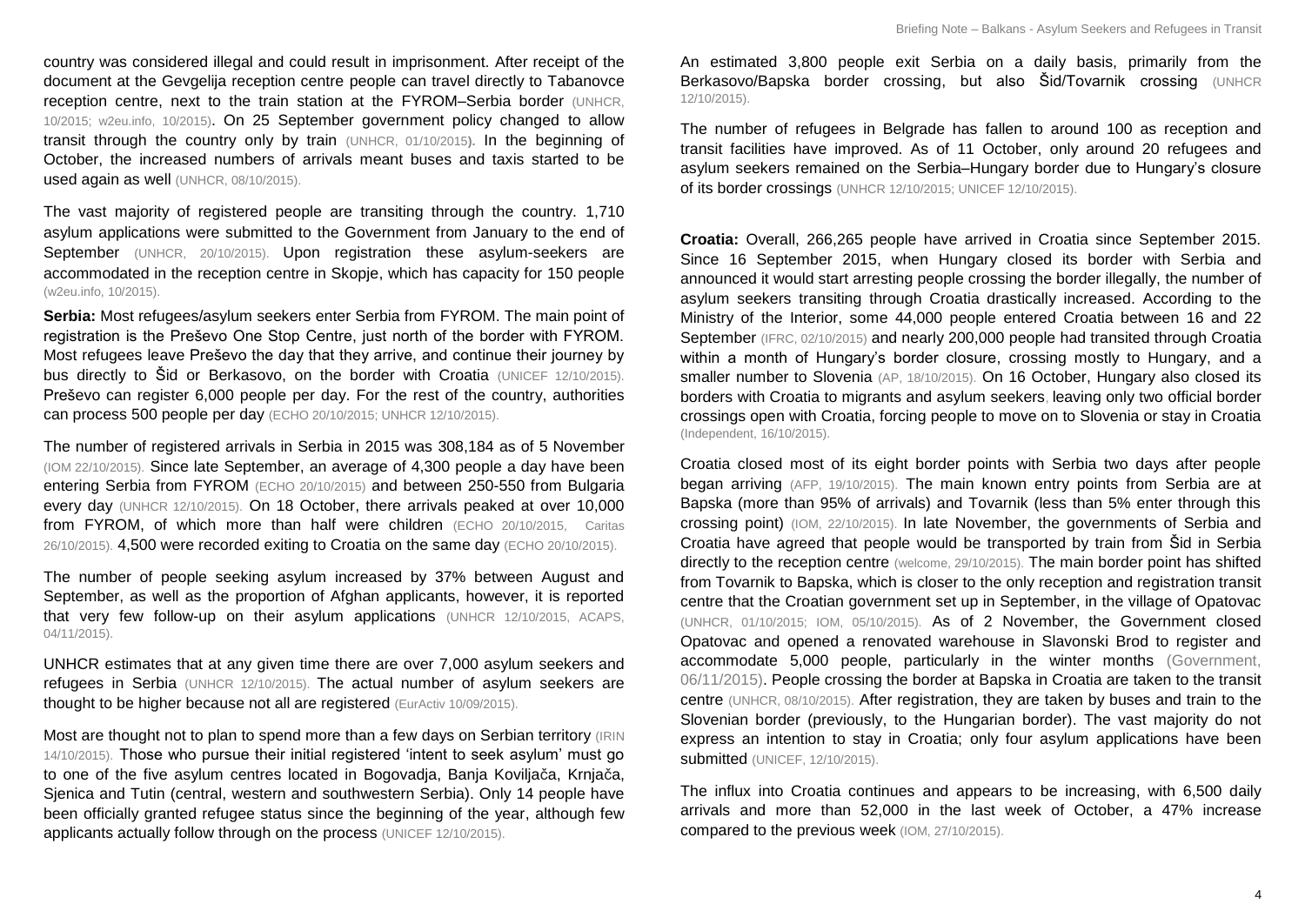**Slovenia:** As of 2 November, 139,322 people have arrived in Slovenia since mid-October, the equivalent of about 5% of the Slovenian population (Government, [02/11/2015\)](http://www.vlada.si/en/media_room/government_press_releases/press_release/article/aid_for_refugees_to_be_provided_through_public_work_56830/). 48,832 people arrived between 20 and 27 October [\(IOM, 29/10/2015\)](http://migration.iom.int/europe/). Since 30 October, the influx has slowed, according to the Government (Government, [30/10/2015\)](http://reliefweb.int/report/slovenia/influx-migrants-slovenia-has-been-slowing-slightly). Most refugees come from Syria (nearly 50%), followed by Afghanistan, Iraq and Pakistan [\(Government, 26/10/2015; 02/11/2015\)](http://reliefweb.int/report/slovenia/slovenia-keeping-situation-under-control-immense-effort). 59 people have requested asylum [\(Government, 02/11/2015\)](http://www.vlada.si/en/media_room/government_press_releases/press_release/article/aid_for_refugees_to_be_provided_through_public_work_56830/). By 31 October, over 87,000 people had left.

Rigonce crossing point sees the highest traffic. Across the country the main reception and accommodation centres are Brežice, Dobova, Rigonce, Gruškovje and Šentilj [\(Government, 24/10/2015; 23/10/2015\)](http://reliefweb.int/report/slovenia/today-over-64000-refugees-and-migrants-had-entered-slovenia). They at times accommodate over 4,000 people, but are built for several hundred [\(Government, 02/11/2015\)](http://www.vlada.si/en/media_room/government_press_releases/press_release/article/aid_for_refugees_to_be_provided_through_public_work_56830/).

People housed in the accommodation centres are allowed to move freely inside and outside these centres [\(Government, 02/11/2015\).](http://www.vlada.si/en/media_room/government_press_releases/press_release/article/aid_for_refugees_to_be_provided_through_public_work_56830/)

By the end of October, a special train service, which provides a more dignified transit and reduces waiting times, started taking people from Tovarnik, Croatia directly to Dobova, Slovenia. From Dobova, people are transferred to centres near the Austrian border [\(UNHCR, 02/11/2015\)](file:///C:/Users/ACAPS/Downloads/UNHCRUpdate%238ontheEmergencyResponseinEurope.pdf).

## **Shelter and NFIs**

Safe temporary shelter facilities are required along transit routes, particularly as delays at border crossings, boat crossings, and registration sites increase. (Caritas [03/09/2015;](http://www.caritas.org/2015/09/caritas-launches-appeal-to-help-refugees-in-serbia/) [MSF 15/10/2015\)](http://www.msf.org/article/migration-thousands-crossing-balkans-exposed-unnecessary-suffering).

#### **Winter**

Clothing and shoes for rainy conditions have been observed to be in high demand but often not available [\(UNHCR 20/10/2015\)](http://reliefweb.int/sites/reliefweb.int/files/resources/InterAgencyOperationalUpdate14-20October2015-FyRMacedonia.pdf). Warm clothing, blankets, and heated temporary shelters will also be required to weather near freezing temperatures, which have already set in along the southern portion of the routes, along the Serbian borders areas with Croatia and Bulgaria [\(ECHO 20/10/2016\).](http://reliefweb.int/report/world/western-balkans-refugee-crisis-echo-daily-flash-20-october-2015)

#### **Shelter**

**Greece:** Temporary shelter demands rose in October as the number of new arrivals increased as asylum seekers are trying to make the crossing from Turkey before winter sets in and sea conditions worsen. Expensive fares from islands to the mainland and worsening weather are leading delays in transit and overcrowded housing. A strike by ferry workers between 2-5 November further exacerbated transit from the islands to the mainland [\(AP 05/11/2015\)](http://news.yahoo.com/latest-2-children-dead-migrant-boat-sinking-083738720.html). This has resulted in more people sleeping in the open or in inadequate shelters [\(UNHCR, 26/10/2015\)](http://data.unhcr.org/mediterranean/country.php?id=83). More than half of asylum seekers had no access to blankets and 30% had no mattress to sleep on. [\(UNHCR, 01/07/2015\)](http://reliefweb.int/sites/reliefweb.int/files/resources/5592bd059.pdf).

The greatest needs are in Lesvos, as the island is receiving the largest proportion of arrivals. In Kos and Chios, there are no reception and registration facilities and asylum seekers are living in abandoned buildings, with limited running water and no electricity. Others sleep in tents or on the streets [\(Human Rights Watch, 28/05/2015;](https://www.hrw.org/news/2015/05/28/dispatches-ugly-truth-behind-british-tourists-ruined-holidays-greece) [GCR,](http://www.gcr.gr/index.php/el/publications-media/activity-reports/item/489-kos-ioynios-2015)  [2015;](http://www.gcr.gr/index.php/el/publications-media/activity-reports/item/489-kos-ioynios-2015) [DW, 10/2015\)](http://www.dw.com/en/kos-desperately-needs-a-refugee-camp/a-18725535) such as in Athens, where asylum seekers have set up temporary camps in Victoria Square and Areos Park [\(DW, 02/10/2015\)](http://www.dw.com/en/refugee-crisis-puts-athens-on-the-brink/a-18757016). Greek authorities have established only one accommodations, made up of pre-fabricated structures in Eleonas, an Athens suburb, and can accommodate 700 people [\(UNHCR, 20/08/2015,](http://www.unhcr.org/55d5dc5f6.html) [Al](http://www.aljazeera.com/indepth/inpictures/2015/09/greece-refugees-camp-150928101923759.html)  [Jazeera 30/09/2015\)](http://www.aljazeera.com/indepth/inpictures/2015/09/greece-refugees-camp-150928101923759.html).

**FYROM:** The onset of cold temperatures has increased the need for heating and blankets in Gevgelija centre [\(independent.mk, 30/20/2015\)](http://www.independent.mk/articles/23755/Macedonia+Gevgelija+Plans+to+Expand+Its+Refugee+Center).

**Serbia:** Delays at border crossings are causing more people to be stranded with no access to shelter. Preševo centre near the FYROM border provides space for short rests but as winter approaches, improved shelter facilities are required [\(UNICEF](http://reliefweb.int/sites/reliefweb.int/files/resources/UNICEF%20Refugee%20and%20Migrant%20Crisis%20in%20Europe%20Regional%20Humanitarian%20SitRep%20No.%201%2C%2012%20October%202015.pdf)  [12/10/2015\).](http://reliefweb.int/sites/reliefweb.int/files/resources/UNICEF%20Refugee%20and%20Migrant%20Crisis%20in%20Europe%20Regional%20Humanitarian%20SitRep%20No.%201%2C%2012%20October%202015.pdf) An estimated 800 places in shelters are available in Serbia but many are not along the main transit routes [\(IRIN 14/10/2015\).](http://www.irinnews.org/report/102104/what-will-winter-bring-for-europe-s-refugee-crisis) There is an urgent need particularly along the Croatia/Serbia border [\(MSF 15/10/2015\).](http://www.msf.org/article/migration-thousands-crossing-balkans-exposed-unnecessary-suffering)

**Croatia:** The new Slavonski Broad transit centre is better suited for winter conditions and can accommodate 5,000 people compared to the Opatovac transit centre which had the capacity to accommodate 4,000 people in tents (welcome, [29/10/2015\)](http://welcome.cms.hr/index.php/en/2015/10/29/moving-the-camp-to-slavonski-brod-in-the-light-of-political-decisions-trying-to-slow-down-the-balkans-route/), In addition to the Slavonski Brod centre, Croatia can reportedly host 1,500 to 2,000 asylum seekers and refugees in Zagreb, which is located along the current transit routes, and smaller numbers at other temporary shelters around the country [\(AFP](http://news.yahoo.com/croatia-braces-winter-shivering-migrants-pour-090335529.html)  [02/10/2015\)](http://news.yahoo.com/croatia-braces-winter-shivering-migrants-pour-090335529.html).

**Slovenia:** Camps set up to handle a few hundred people were overwhelmed with thousands of arrivals [\(The Guardian 31/10/2015\)](http://www.theguardian.com/world/2015/oct/31/austria-fence-slovenia-wire-europe-refugees) due to slowed movements through border crossings [\(UNHCR 02/11/2015\)](file:///C:/Users/ACAPS/Downloads/UNHCRUpdate%238ontheEmergencyResponseinEurope.pdf)**,** forcing some people to sleep outside [\(Caritas,](http://reliefweb.int/report/serbia/growing-numbers-refugees-serbia-croatia-and-slovenia)  [26/10/2015\)](http://reliefweb.int/report/serbia/growing-numbers-refugees-serbia-croatia-and-slovenia). Shelter needs appeared to be most severe in Brežice transit centre. Thousands of people, including young children, older people and disabled, are sleeping in the open around the centre and in the fields in Rigonce and Dobov, with no access to shelter, food or sanitation facilities [\(MSF, 26/10/2515\)](http://reliefweb.int/report/slovenia/slovenia-people-transit-urgently-need-assistance). Reception and registration facilities at the border with Croatia need to be winterized. [\(UNHCR,](http://reliefweb.int/sites/reliefweb.int/files/resources/UNICEF%20Refugee%20and%20Migrant%20Crisis%20SitRep%202%2027Oct2015.pdf)  [27/10/2015\)](http://reliefweb.int/sites/reliefweb.int/files/resources/UNICEF%20Refugee%20and%20Migrant%20Crisis%20SitRep%202%2027Oct2015.pdf).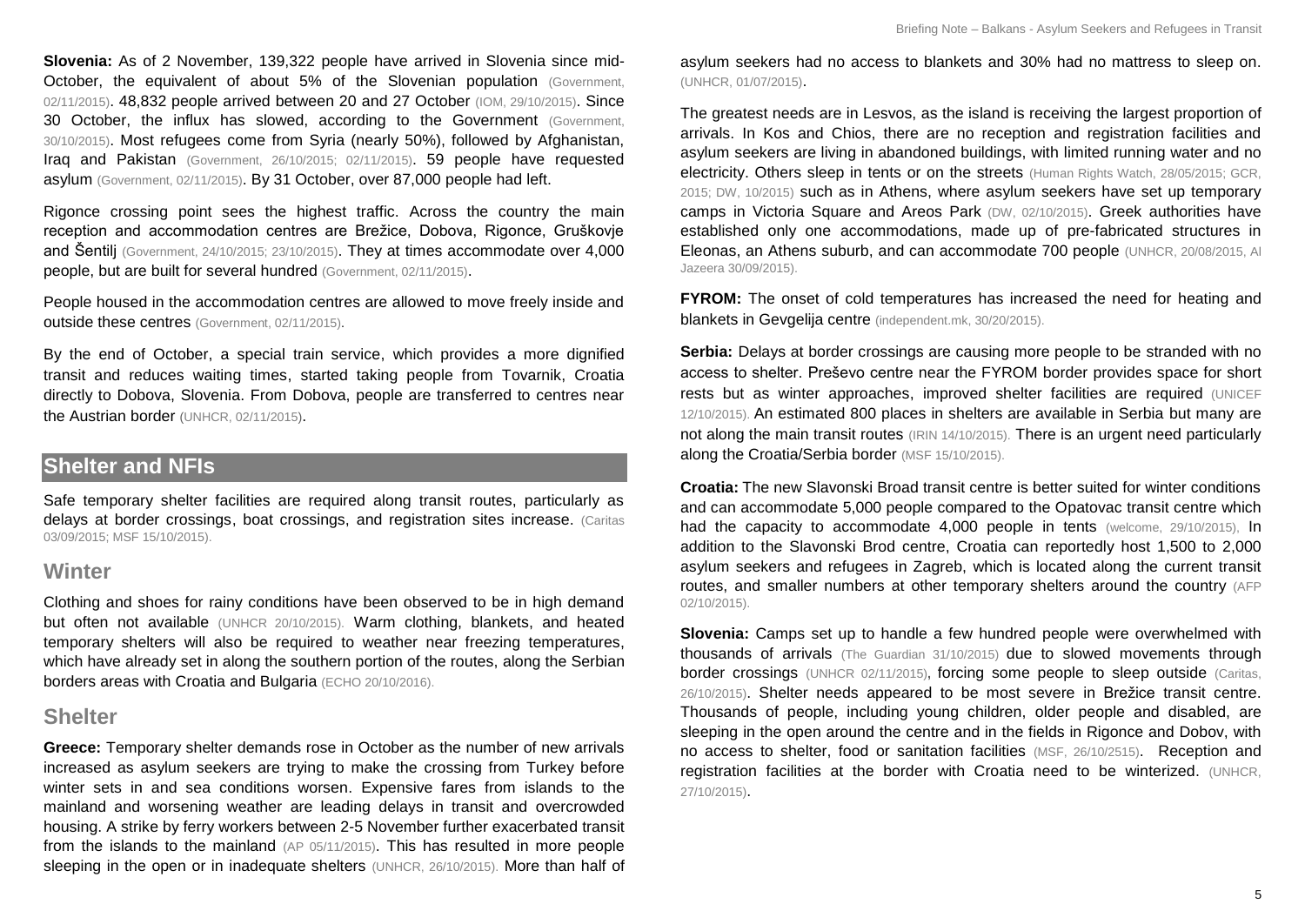#### **WASH**

The lack of adequate sanitation facilities, drinking water, rubbish collection, and cleaning services is a major concern across all reception centres in the Balkans. This is assumed to be a major issue along the transit routes as well.

**Greece:** Almost 20% of asylum seekers lack regular access to sanitation and 70% not to regularly receive hygiene items. More than half had no access to a shower [\(UNHCR, 01/07/2015\)](http://reliefweb.int/sites/reliefweb.int/files/resources/5592bd059.pdf).

**FYROM:** Rubbish accumulation is a problem in and around the Gevgelija reception centre and according to local authorities, the procurement of a waste truck and drinking water are required [\(Independent MK,](http://www.independent.mk/articles/23755/Macedonia+Gevgelija+Plans+to+Expand+Its+Refugee+Center) 30/20/2015). UNHCR has also reported inadequate cleaning in and around the centre. [\(UNHCR, 20/10/2015\)](http://reliefweb.int/sites/reliefweb.int/files/resources/InterAgencyOperationalUpdate14-20October2015-FyRMacedonia.pdf).

**Serbia:** Clean water and safe sanitation facilities are needed at crossing points and registration centres [\(MSF 19/10/2015;](http://reliefweb.int/report/serbia/3000-people-stranded-border-between-serbia-and-croatia-without-shelter) [Amnesty International 24/10/2015\).](http://reliefweb.int/report/serbia/eu-balkans-summit-must-avert-looming-refugee-disaster-winter-nears) It has been reported that there are only 12 toilets at Preševo registration centre: available for the 6,000 - 10,000 people passing through the centre daily, amounting to approximately 66 people to one toilet [\(Deutsche Welle 26/10/2015; UNHCR 12/10/2015;](http://reliefweb.int/sites/reliefweb.int/files/resources/InteragencyOperationalUpdate29Sep-12Oct.pdf) [Caritas 26/10/2015;](http://reliefweb.int/report/serbia/growing-numbers-refugees-serbia-croatia-and-slovenia) [ECHO](http://reliefweb.int/report/world/western-balkans-refugee-crisis-echo-daily-flash-20-october-2015)  [20/10/2015\)](http://reliefweb.int/report/world/western-balkans-refugee-crisis-echo-daily-flash-20-october-2015)

**Croatia:** There have been reports of the Opatovac transit centre on occasions being overstretched, and people being without proper hygiene and sanitation facilities [\(Care, 21/10/2015\).](http://www.careinternational.org.uk/stories/balkans-refugee-crisis-report-frontline)

**Slovenia:** WASH facilities at reception centres require improvement. Limited WASH access for people taking the 15-hour train journey from the Croatian town of Tovarnik to Slovenia is a major concern **(**[UNHCR, 02/11/2015](file:///C:/Users/ACAPS/Downloads/UNHCRUpdate%238ontheEmergencyResponseinEurope.pdf)**).**

# **Food security and livelihoods**

The provision of food has largely focused on reception centres and transit sites. Due to a lack of resources, many people have been subsisting on dried and canned foods and are inadequate particularly for infants, young children and pregnant and lactating women. As the weather becomes more severe, food needs are expected to increase.

**Greece:** Food distributions are undertaken only on a sporadic basis by local NGOs and volunteers on most of the islands [\(UNHCR, 26/10/2015\)](http://data.unhcr.org/mediterranean/country.php?id=83). On Lesvos, food rations are reportedly not sufficient for all the new arrivals [\(MSF, 20/07/2015\)](http://reliefweb.int/report/greece/greece-thousands-migrants-and-asylum-seekers-stranded-precarious-conditions-across), while on Kos, no food was being provided to arrivals who were being sent by local authorities to a reopened hotel building [\(IRIN, 19/05/2015\)](http://reliefweb.int/report/greece/migrant-crisis-spreads-greek-isles).

**FYROM:** In mid-October, food security and access to safe drinking water had generally improved, although food needs may not be suitable for young children and infants [\(UNHCR, 20/10/2015\)](http://reliefweb.int/sites/reliefweb.int/files/resources/InterAgencyOperationalUpdate14-20October2015-FyRMacedonia.pdf).

. **Serbia:** Adequate food supplies are needed at registration centres, transportation points, and border crossings at the Croatian border and to a lesser extent along the border with Bulgaria. As temperatures drop, warm food is preferred [\(MSF 15/10/2015\).](http://www.msf.org/article/migration-thousands-crossing-balkans-exposed-unnecessary-suffering)

**Croatia:** There is a concern about food security, especially for infants, as most children in transit have been eating dry food for weeks or sometimes months [\(UNICEF, 12/10/2015\).](http://reliefweb.int/sites/reliefweb.int/files/resources/UNICEF%20Refugee%20and%20Migrant%20Crisis%20in%20Europe%20Regional%20Humanitarian%20SitRep%20No.%201,%2012%20October%202015.pdf) The nutrition situation is likely to worsen as winter conditions demand a higher calorie intake.

**Slovenia:** The lack of food for people travelling by train from the Croatian town of Tovarnik to Slovenia is a concern **(**[UNHCR, 02/11/2015](file:///C:/Users/ACAPS/Downloads/UNHCRUpdate%238ontheEmergencyResponseinEurope.pdf)**).**

#### **Protection**

#### **Vulnerable Groups**

People with specific needs, such as unaccompanied children, older people, pregnant and lactating women, people with disabilities, and victims of torture, are likely receiving appropriate support [\(UNHCR, 16/06/2015;](http://www.unhcr.org/557ffe639.html) [15/10/2015:](http://reliefweb.int/sites/reliefweb.int/files/resources/UNHCR%20Update%20%236%20on%20the%20Emergency%20Response%20in%20Europe%20-%209-15OCT15.pdf) IOM, 10/2015).

Family separation is a major concern, especially when boarding buses and trains [\(UNHCR, 01/10/2015\).](http://data.unhcr.org/mediterranean/download.php?id=70) Unaccompanied children and women are particularly vulnerable to being exploited by traffickers and other perpetrators of abuse (UNHCR 9/10/2015; [UNICEF 12/10/2015\)](http://reliefweb.int/sites/reliefweb.int/files/resources/UNICEF%20Refugee%20and%20Migrant%20Crisis%20in%20Europe%20Regional%20Humanitarian%20SitRep%20No.%201%2C%2012%20October%202015.pdf). There are also reports of attempted abductions of children, as families with children receive priority access to services such as transport and food [\(UNICEF, 12/10/2015\)](http://reliefweb.int/sites/reliefweb.int/files/resources/UNICEF%20Refugee%20and%20Migrant%20Crisis%20in%20Europe%20Regional%20Humanitarian%20SitRep%20No.%201,%2012%20October%202015.pdf)**.**

**Greece:** Disabled and older people have reportedly been abandoned on islands by smugglers, without any food or water [\(local media, 26/06/2015\).](http://greece.greekreporter.com/2015/06/26/smugglers-leave-70-year-old-disabled-woman-stranded/) The overcrowding of trains is of serious concern. Refugees are being charged high prices for train tickets compared to locals: the rail company has reportedly increased fares from five to 25 Euros [\(UNHCR, 20/10/2015; Balkaninsight, 29/10/2015\).](http://www.balkaninsight.com/en/article/macedonia-refugee-transit-camp-unprepared-for-winter-10-28-2015)

**FYROM:** A third of registered people transiting the country are women and children. Some 12% of women are pregnant [\(UNICEF, 01/09/2015](http://www.unicef.org/media/media_83057.html))**.** Refugees are also reportedly being charged higher costs for train tickets than locals and there is reported abuse by train operators [\(UNHCR, 20/10/2015\)](http://reliefweb.int/sites/reliefweb.int/files/resources/InterAgencyOperationalUpdate14-20October2015-FyRMacedonia.pdf).

**Croatia:** Information on asylum seekers in Croatia is not disaggregated, but it is estimated that women and children constitute 30–40% of arrivals [\(UNICEF, 12/10/2015\)](http://reliefweb.int/sites/reliefweb.int/files/resources/UNICEF%20Refugee%20and%20Migrant%20Crisis%20in%20Europe%20Regional%20Humanitarian%20SitRep%20No.%201,%2012%20October%202015.pdf).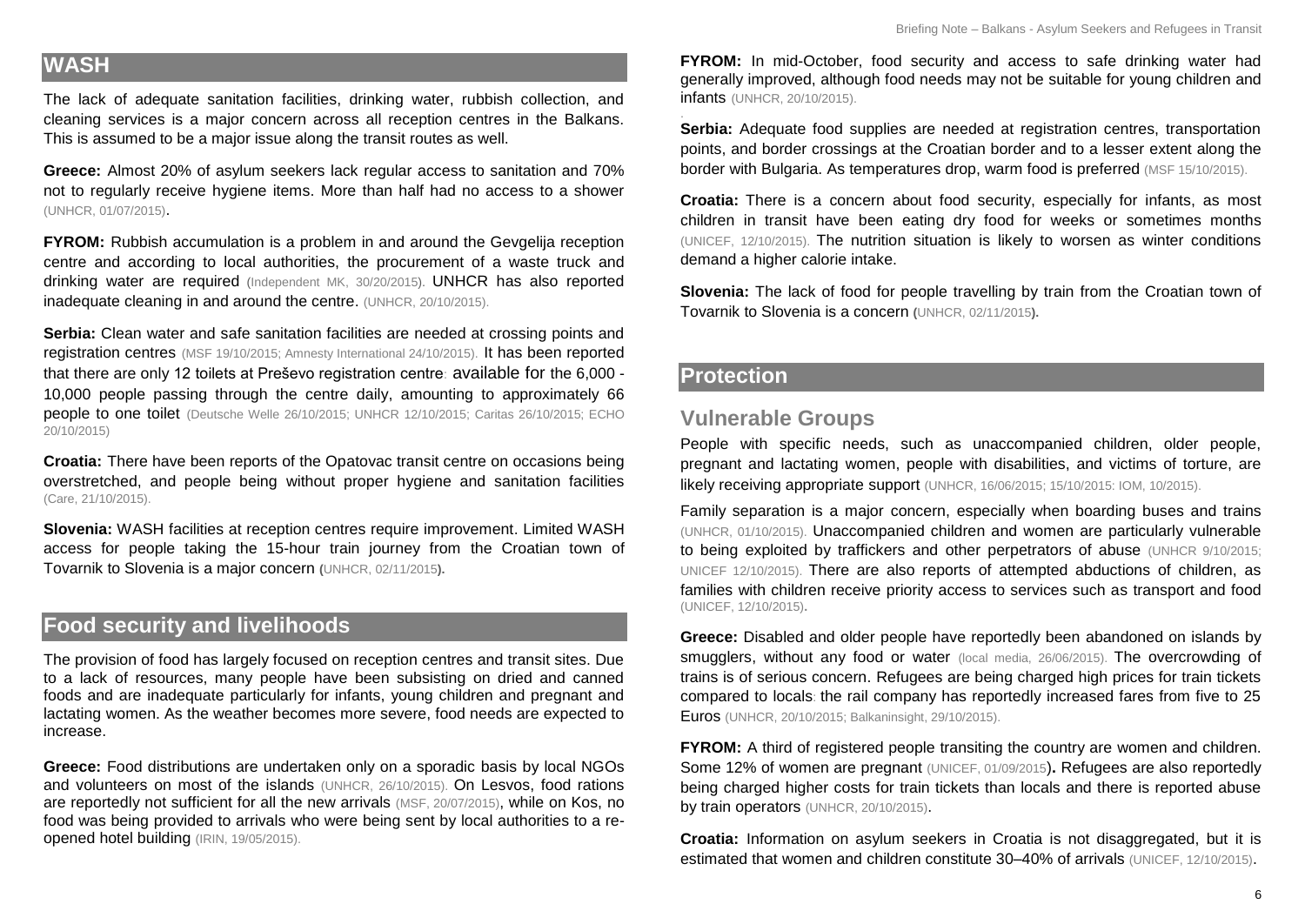**Slovenia:** The number of separated families is reportedly significantly rising. They are separated during border crossings from Croatia and when women and children are given priority for transportation [\(UNHCR, 02/11/2015\)](file:///C:/Users/ACAPS/Downloads/UNHCRUpdate%238ontheEmergencyResponseinEurope.pdf).

#### **Child Protection**

**Greece:** There is a lack of appropriate shelters on almost all islands, resulting in cases of children remaining in police custody in substandard conditions, before being transferred to open reception facilities in the mainland. [\(UNHCR, 22/10/2015\).](http://reliefweb.int/sites/reliefweb.int/files/resources/UNHCRUpdate%237ontheEmergencyResponseinEurope_.pdf)

**FYROM:** Between 19 June and 20 October, almost 35,000 children had been registered at the border. Among these were 6,389 unaccompanied minors, highlighting the need for enhanced protection and monitoring for these children [\(UNHCR, 20/10/2015\)](http://reliefweb.int/sites/reliefweb.int/files/resources/InterAgencyOperationalUpdate14-20October2015-FyRMacedonia.pdf).

**Serbia:** Between January and July 2015, the number of unaccompanied and separated children registered by the Government exceeded 4,000. While adolescent males make up the majority of this group, as of 9 October, 1,047 girls had been identified amongst the unaccompanied and separated children crossing into Serbia this year [\(UNHCR 9/10/2015\).](http://reliefweb.int/sites/reliefweb.int/files/resources/Europerefugeecrisis-briefingnoteonunaccompaniedandseperatedchildren.pdf) Between 23% and 38% of those who have applied for asylum are minors [\(UNHCR 12/10/2015;](http://reliefweb.int/sites/reliefweb.int/files/resources/InteragencyOperationalUpdate29Sep-12Oct.pdf) [UNICEF 12/10/2015\)](http://reliefweb.int/sites/reliefweb.int/files/resources/UNICEF%20Refugee%20and%20Migrant%20Crisis%20in%20Europe%20Regional%20Humanitarian%20SitRep%20No.%201%2C%2012%20October%202015.pdf). Referrals for welfare assistance are often not being made, leaving these groups with a lack of specialized **support** [\(UNHCR 9/10/2015\).](http://reliefweb.int/sites/reliefweb.int/files/resources/Europerefugeecrisis-briefingnoteonunaccompaniedandseperatedchildren.pdf)

**Croatia:** Many children arriving at the reception centre are reportedly exhausted, confused, and traumatised, with some experiencing illnesses and dehydration as a result of the long journey [\(UNICEF, 22/09/2015\).](http://www.unicef.org/media/media_85591.html)

## **Host community and asylum seeker tensions**

Tensions between asylum seekers and host communities are frequent, as well as among asylum seekers, particularly in transit centres. Incidents of discrimination and violence against asylum seekers have been reported [\(UNHCR, 2015\)](http://www.unhcr.org/pages/49e48e726.html).

**Greece:** Tensions are increasing between refugees and the local population on the islands, as well as among refugees themselves [\(UNHCR, 16/10/2015\)](http://www.unhcr.org/562102479.html).

**FYROM:** In August, residents of Gevgelija, which hosts the main reception centre on the border, protested the physical and environmental toll of asylum seekers and refugees have had on the local area [\(NYT, 21/10/2015\)](http://www.nytimes.com/2015/08/22/world/europe/macedonia-police-migrants-crackdown.html?_r=0). These tensions erupted into clashes between police and asylum seekers/refugees.

**Croatia:** At the end of September, tensions between groups of asylum seekers and refugees were reported at the Opatovac transit centre due to the delays in registration and departures from the centre [\(UNHCR, 01/10/2015\).](http://data.unhcr.org/mediterranean/download.php?id=70)

#### **Health**

The main health conditions observed have been respiratory problems, joint pain, exhaustion, and dehydration, with pregnant women, older people, and young children particularly affected [\(IOM, 05/10/2015\)](https://www.iom.int/sites/default/files/situation_reports/file/Europe-Mediterranean-Migration-Crisis-Response-Situation-Report-05-October-2015.pdf).

Psychosocial services are also needed to reduce health and mental health risks associated with the mass movement of people [\(IOM, 10/2015\)](http://reliefweb.int/sites/reliefweb.int/files/resources/IOM-Response-Plan-for-the-Mediterranean-and-Beyond-Oct2015.pdf).

**FYROM:** The Government is providing medical assistance at reception centres (IOM, [11/09/2015\)](https://www.iom.int/sites/default/files/situation_reports/file/European-Migration-Crisis-Western-Balkans-Situation-Report-11Sep2015.pdf). The increasingly cold and wet weather has led to an observed increase in respiratory infections [\(UNHCR, 20/10/2015\)](http://reliefweb.int/sites/reliefweb.int/files/resources/InterAgencyOperationalUpdate14-20October2015-FyRMacedonia.pdf) and is expected to increase with the onset of winter conditions

**Serbia:** Medical assistance is severely lacking both at border crossings and while in transit. MSF medical teams are reportedly treating more than 400 patients every day, and the number is increasing. People are experiencing flu and [gastrointestinal](http://www.msf.org/article/migration-thousands-crossing-balkans-exposed-unnecessary-suffering)  [and respiratory problems, as well as injuries](http://www.msf.org/article/migration-thousands-crossing-balkans-exposed-unnecessary-suffering) and chronic conditions. Patients with chronic diseases, such as [diabetes, asthma and heart problems have been unable](http://www.msf.org/article/migration-thousands-crossing-balkans-exposed-unnecessary-suffering)  [to obtain medication whilst on their journey](http://www.msf.org/article/migration-thousands-crossing-balkans-exposed-unnecessary-suffering) (MSF 15/10/2015).

**Croatia:** The Government provided health services at Opatovac transit centre (until the facilities were shifted to Slavonski Brod in early November) and had conducted over 7,600 health interventions in the latter half of September, resulting in 28 hospitalizations. Most health problems were related to exhaustion and dehydration [\(IOM, 05/10/2015\)](https://www.iom.int/sites/default/files/situation_reports/file/Europe-Mediterranean-Migration-Crisis-Response-Situation-Report-05-October-2015.pdf).

**Slovenia:** Medical support is provided at reception and accommodation facilities through community health centres and the army is also providing mobile health services. The health situation is reportedly the most difficult in Brežice due to overcrowding of the reception site [\(Government, 26/10/2015\)](http://reliefweb.int/report/slovenia/slovenia-keeping-situation-under-control-immense-effort). A few isolated cases of scabies and hepatitis have been reported [\(Government, 24/10/2015\)](http://reliefweb.int/report/slovenia/today-over-64000-refugees-and-migrants-had-entered-slovenia).

## **Response capacity**

## **International actors**

A number of UN agencies and international NGOs, with local partners are providing WASH, shelter, NFI, food, health and protection support. Projects to facilitate family reunification exist along borders and in registration centres. A number of projects are aimed at vulnerable groups, and provide transportation assistance: IOM and UNHCR have been providing daily transport for up to 4,000 asylum seekers deemed vulnerable from Miratovac in FYROM across the border with Serbia to Preševo Centre [\(UNHCR 12/10/2015;](http://reliefweb.int/sites/reliefweb.int/files/resources/InteragencyOperationalUpdate29Sep-12Oct.pdf) [UNICEF, 12/10/2015\)](http://reliefweb.int/sites/reliefweb.int/files/resources/UNICEF%20Refugee%20and%20Migrant%20Crisis%20in%20Europe%20Regional%20Humanitarian%20SitRep%20No.%201%2C%2012%20October%202015.pdf).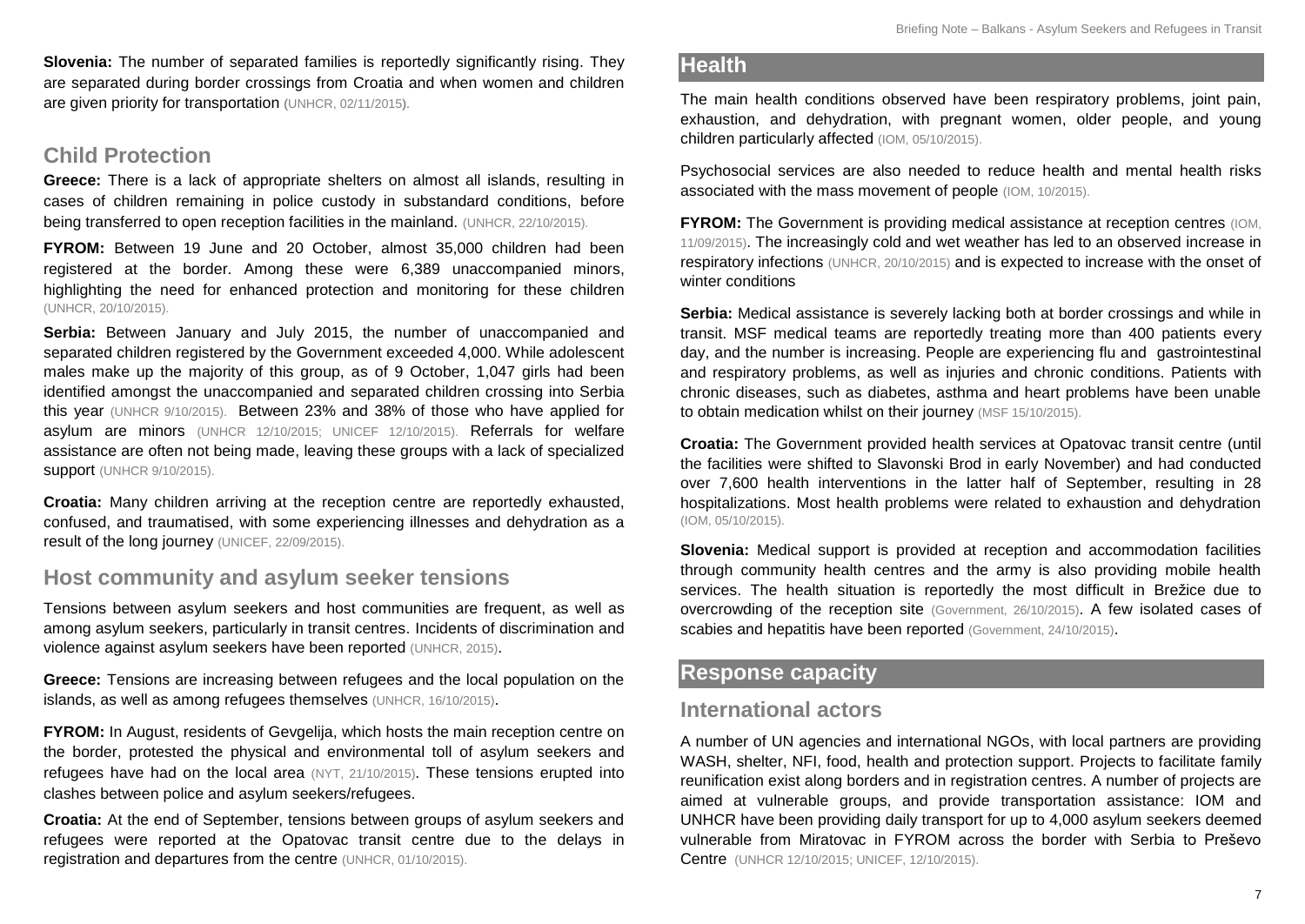A number of EU countries, including the Czech Republic, Hungary, UK, Slovakia, Austria and the Netherlands, are providing assistance, particularly shelter and NFIs [\(ECHO, 30/10/2015\)](http://reliefweb.int/sites/reliefweb.int/files/resources/ECDM_20151030_RefugeeCrisis_UCPMActivations.pdf).

The EU recently allocated 7 million euros to Serbia in order to cover the provision of humanitarian aid and the enhancement of reception centres [\(UNHCR 12/10/2015\)](http://reliefweb.int/sites/reliefweb.int/files/resources/InteragencyOperationalUpdate29Sep-12Oct.pdf).

**Greece:** Officially, undocumented refugees and asylum seekers are not entitled to access public health services, except for emergencies. In practice, however, refugees and asylum seekers are referred to local health centres for testing and hospitalisations on some islands [\(Médecins du Monde, 04/2015\)](http://mdmgreece.gr/app/uploads/2015/04/MdM_Activity-Report_2014_ENG.pdf).

**Macedonia:** In the wake of clashes with asylum seekers ad refugees, a temporary state of emergency was declared in August and the military was deployed to restore along its borders with Greece and Serbia [\(NYT 20/08/2015\)](http://www.nytimes.com/2015/08/21/world/europe/macedonia-detains-migrants-from-greece-at-border.html). In September, the Macedonian parliament extended the state of emergency on the country's borders until June 2016 [\(AP, 04/10/2015\)](http://bigstory.ap.org/article/a0ee5a8a6ff146079a55e26b904f20de/tip-iceberg-no-end-sight-migrant-wave).

The Ministry of Health in collaboration with public health institutions provide medical care at the reception centre site in Gevgelija. Nine mobile teams of the Red Cross are working in shifts to provide medical assistance and first aid in Gevgelija and Tabanovce. [\(UNHCR, 20/10/2015;](http://reliefweb.int/sites/reliefweb.int/files/resources/InterAgencyOperationalUpdate14-20October2015-FyRMacedonia.pdf) WHO, [05/10/2015\)](http://www.euro.who.int/en/countries/the-former-yugoslav-republic-of-macedonia/news/news/2015/09/medical-professionals-trained-in-refugee-and-migrant-health-in-the-former-yugoslav-republic-of-macedonia).

**Serbia:** The Serbian Government continues to request additional humanitarian support, however a number of local and international organisations have been providing medical, WASH, shelter, NFI, food and protection services [\(The Guardian](http://www.theguardian.com/world/live/2015/sep/15/refugee-crisis-hungary-launches-border-crackdown-live-updates)  [15/09/2015\).](http://www.theguardian.com/world/live/2015/sep/15/refugee-crisis-hungary-launches-border-crackdown-live-updates) In October, the EU allocated 7 million euros for Serbia in humanitarian assistance, including the improvement of reception centres.

**Croatia:** The Croatian Government runs the Opatovac transit centre, with extensive support from the Croatian Red Cross, which has been mandated by the Government to coordinate the assistance provided for refugees. Civil society and volunteers are playing an important role in supporting and assisting refugees and asylum seekers [\(UNHCR, 01/10/2015\)](http://data.unhcr.org/mediterranean/download.php?id=70).

**Slovenia:** A military field hospital will be deployed to support the teams in the field. Social Work Centres are also providing support with their emergency services through the provision of psychosocial support, family reunification, and identification of unaccompanied children, etc. [\(Government, 02/11/2015\)](http://www.vlada.si/en/media_room/government_press_releases/press_release/article/aid_for_refugees_to_be_provided_through_public_work_56830/).

On 20 October, Slovenia called in its army to help manage the influx of people [\(BBC,](http://www.bbc.com/news/world-europe-34577943)  [20/10/2015\)](http://www.bbc.com/news/world-europe-34577943). Among other things, the army has been tasked with logistics, health support, and preparation and delivery of cooked meals to reception and accommodation centres [\(Government, 02/11/2015\)](http://www.vlada.si/en/media_room/government_press_releases/press_release/article/aid_for_refugees_to_be_provided_through_public_work_56830/).

## **Local NGOs**

Local NGOs, national Red Cross societies, and volunteer networks are active in providing emergency assistance, primarily medical, food and NFI assistance both at reception centres and along transit routes. They have also helped disseminate information on asylum rights and guidance on services available, and established temporary safe spaces for children and families [\(UNHCR 12/10/2015;](http://reliefweb.int/sites/reliefweb.int/files/resources/InteragencyOperationalUpdate29Sep-12Oct.pdf) [UNICEF 12/10/2015\)](http://reliefweb.int/sites/reliefweb.int/files/resources/UNICEF%20Refugee%20and%20Migrant%20Crisis%20in%20Europe%20Regional%20Humanitarian%20SitRep%20No.%201%2C%2012%20October%202015.pdf).

However, it is reported that groups are struggling to keep pace with arrivals, especially with winter drawing close [\(AP, 04/10/2015\)](http://bigstory.ap.org/article/a0ee5a8a6ff146079a55e26b904f20de/tip-iceberg-no-end-sight-migrant-wave). In Slovenia, a NGO platform is coordinating local organizations' activities and one organization is dedicated to collecting and coordinating individual donations.

## **Aggravating factors**

**Winter conditions** increase the need for warm clothes and shoes, high-calorie food, blankets, improved shelter, heating in reception centres and shelters, and medicine and supplies for respiratory infections. Without adequate assistance to facilitate movement at border crossings, blockages and delays in wet and cold conditions will exacerbate the situation [\(MSF 15/10/2015\).](http://www.msf.org/article/migration-thousands-crossing-balkans-exposed-unnecessary-suffering)

Harsh winter conditions with extreme weather events may occur. Heavy snowfall can limit movement, and cut communications and electricity, especially in mountainous areas [\(IFRC, 15/01/2015\)](http://reliefweb.int/sites/reliefweb.int/files/resources/MDRMK003do.pdf). People might change their route to avoid the harshest weather, which could create humanitarian needs in new locations [\(AFP,](http://news.yahoo.com/croatia-braces-winter-shivering-migrants-pour-090335529.html)  [02/10/2015\).](http://news.yahoo.com/croatia-braces-winter-shivering-migrants-pour-090335529.html)

**Communication and access to information:** Télécoms Sans Frontières notes that people experience bottlenecks in communication and accessing information in some areas. These include the lack of network connectivity, high roaming costs, saturated and inoperative networks, the lack of power to charge phones, which contributes to the lack of information and separation of families [\(TSF, 28/10\(2015\)](http://reliefweb.int/sites/reliefweb.int/files/resources/TSF_SitRep1_W.Balkans_281015.pdf).

**Border controls:** Neighbouring states on the transit route have concentrated on curbing irregular cross-border movement, including through tighter border controls and detention, or penalisation for illegal entry.

Border controls imposed elsewhere in Europe, most significantly in Hungary, are causing a bottleneck along the Serbia–Croatia border, increasing the need for humanitarian support in the area [\(ECHO 20/10/2015\)](http://reliefweb.int/report/world/western-balkans-refugee-crisis-echo-daily-flash-20-october-2015).

The EU Summit on the European Refugee Crisis on 18 October noted the need for border-related confidence measures and the strengthening of border cooperation between Greece and FYROM [\(independent.mk, 26/10/2015\)](http://www.independent.mk/articles/23547/EU+Demands+Macedonia+and+Greece+to+Cooperate+in+Tackling+Migrant+Crisis#sthash.3FtWxqoz.dpuf).